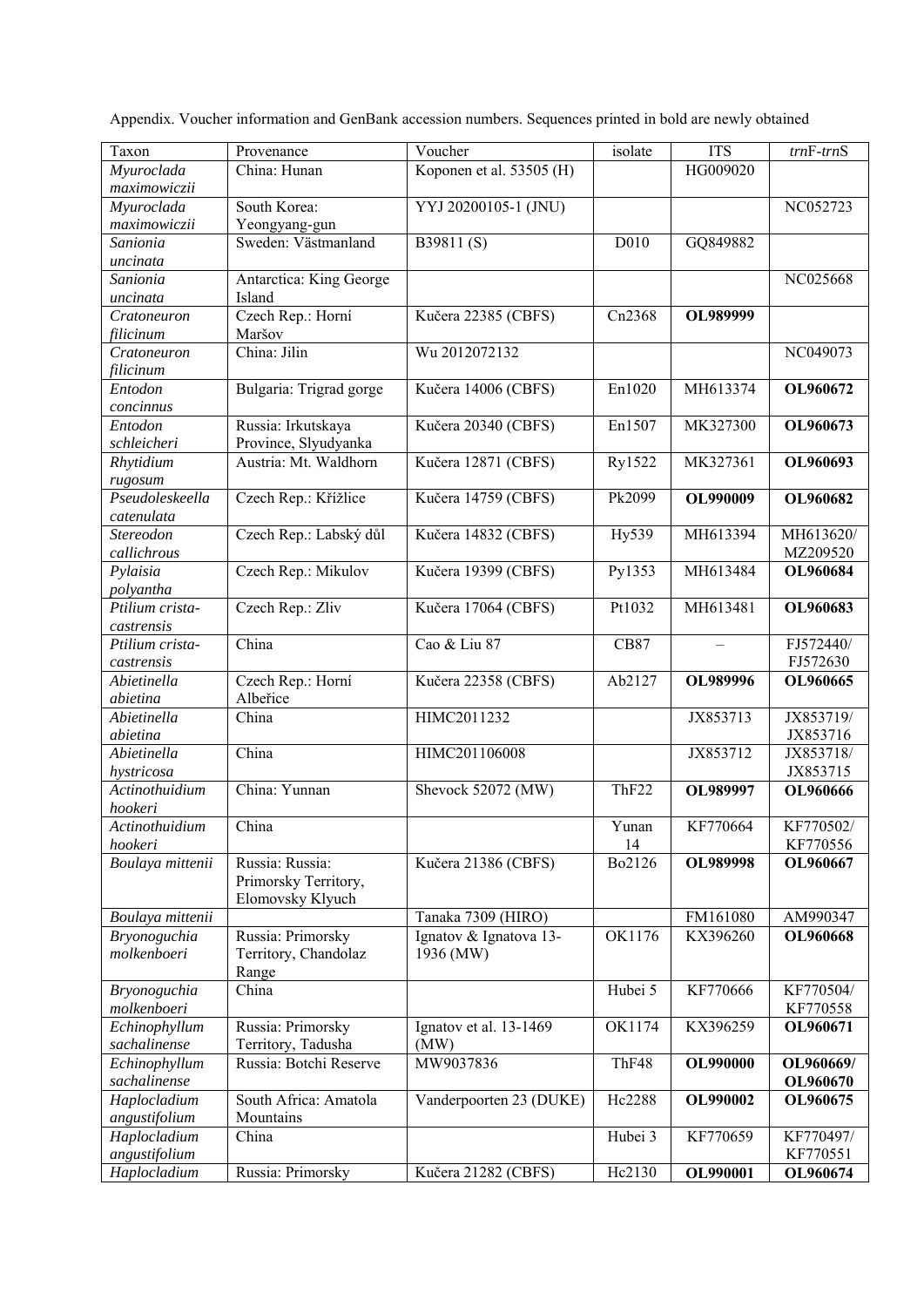| angustifolium                | Territory, Elomovsky<br>Klyuch |                                     |                      |                 |           |
|------------------------------|--------------------------------|-------------------------------------|----------------------|-----------------|-----------|
| Haplocladium<br>microphyllum | China: Hangzhou,<br>Xiaoshan   | Mao201912011 (SZG)                  |                      |                 | MT385397  |
| Haplocladium                 | China                          |                                     | Jiangsu 1            | KF770660        | KF770498/ |
| microphyllum                 |                                |                                     |                      |                 | KF770552  |
| Haplocladium                 | USA: Florida, Orlando          | Majestyk 11418 (DUKE)               | Hc2289               | OL990003        | OL960676  |
| microphyllum                 |                                |                                     |                      |                 |           |
| Haplocladium                 | Bolivia: Gran Chaco            | A. Fuentes s.n. (DUKE)              | Hc2334               | OL990004        | OL960677  |
| microphyllum                 |                                |                                     |                      |                 |           |
| Haplocladium                 | China                          |                                     | Jilin 3              | KF770661        | KF770499/ |
| strictulum                   |                                |                                     |                      |                 | KF770553  |
| Haplocladium                 | USA: NC, Lillington            | Aguero 19745 (DUKE)                 | Hc2293               | OL990005        | OL960678  |
| virginianum                  |                                |                                     |                      |                 |           |
| Haplocladium                 |                                | Buck 32482 (NY)                     |                      | AF168160        | AF161133/ |
| virginianum                  |                                |                                     |                      |                 | AF143040  |
| Helodium                     | USA: Alaska                    | Schofield 108637                    |                      | AY009803        | AY009852  |
| blandowii                    |                                |                                     |                      |                 |           |
| Helodium                     | Austria: Wanzenau              | Kučera 17242 (CBFS)                 | He2108               | OL990006        | OL960679  |
| blandowii                    |                                |                                     |                      |                 |           |
| Ignatovia                    | Russia: Primorsky              | Tumurova VL-1-14 MHA                | <b>OK1884</b>        | MN850404        | MN849424  |
| microphylla                  | Territory, Chandolaz<br>Range  | ex UUH                              |                      |                 |           |
| Leskea                       |                                | Buck 30102 (NY)                     |                      | AF176277        | AF161135/ |
| gracilescens                 |                                |                                     |                      |                 | AF143042  |
| Leskea                       | Czech Rep.: Řeznovice          | Kučera 19133 (CBFS)                 | Lk2097               | OL990007        | OL960680  |
| polycarpa                    |                                |                                     |                      |                 |           |
| Leskea                       | China                          |                                     | Jiangsu 2            | KF770663        | KF770501/ |
| scabrinervis                 |                                |                                     |                      |                 | KF770555  |
| <b>Bryochenea</b>            | China                          |                                     | Yunan                | KF770655        | KF770493/ |
| vestitissima                 |                                |                                     | 11                   |                 | KF770547  |
| <b>Bryochenea</b>            | Russia: Primorsky              | Ignatov 08-35 (MW)                  |                      | KX396261        | KX396252  |
| vestitissima                 | Territory, Ussurijsky          |                                     |                      |                 |           |
|                              | Reserve                        |                                     |                      |                 |           |
| Pelekium                     | Bolivia                        | Linneo et al. $513 \overline{(MO)}$ |                      | KX396262        | KX396253  |
| minutulum                    |                                |                                     |                      |                 |           |
| Pelekium                     | Russia: Perm Province          | Bezgodov, Ateeva 217                |                      | KX396265        | KX396256  |
| minutulum                    |                                | (MW)                                |                      |                 |           |
| Pelekium                     | Russia: Primorsky              | Kučera 21867 (CBFS)                 | Pe2129               | <b>OL990008</b> | OL960681  |
| pygmaeum                     | Territory, vicinity of         |                                     |                      |                 |           |
|                              | Dalnegorsk                     |                                     |                      |                 |           |
| Rauiella fujisana            | Russia: Primorsky              | Kučera 21698 (CBFS)                 | R <sub>12125</sub>   | OL990010        | OL960685  |
|                              | Territory, Pidan Mt            |                                     |                      |                 |           |
| Rauiella fujisana            | China                          |                                     | Liaolin <sub>2</sub> | KF770665        | KF770503/ |
|                              |                                |                                     |                      |                 | KF770557  |
| Rauiella fujisana            | Russia: Khabarovsk             | MW9130131                           | ThF29                | OL990011        | OL960686  |
|                              | Territory, Badzhal Range       |                                     |                      |                 |           |
| Rauiella fujisana            | Russia: Sakhalin               | Fedosov s.n. 15. VIII.21            | ThF77                |                 | OL960687  |
|                              | Province, Shikotan Island      | (MW)                                |                      |                 |           |
| Rauiella scita               | USA: Maine, Schoodie           | Schofield 124652 (DUKE)             | R12287               | OL990012        | OL960688  |
|                              | Bay                            |                                     |                      |                 |           |
| Rauiella scita               | Canada: Nova Scotia            | Schofield 97336 (DUKE)              | R12369               |                 | OL960689  |
| Rauiella                     | Russia: Primorsky,             | Kučera 21386 (CBFS)                 | R <sub>12133</sub>   | OL990014        | OL960692  |
| thuidioides                  | Elomovsky Klyuch               |                                     |                      |                 |           |
| Rauiella                     | Russia: Primorsky,             | Ignatov et al. #13-1264             | OK599                | OL990013        | OL960690/ |
| thuidioides                  | Elomovsky Klyuch               | (MHA)                               |                      |                 | OL960691  |
| Rauiella                     | Nicaragua                      | Esteli, Magill 13951                |                      |                 | MG199021  |
| lagoensis                    |                                |                                     |                      |                 |           |
| Rauiella                     |                                | Sidwell, Monroe, &                  |                      |                 | AY908340  |